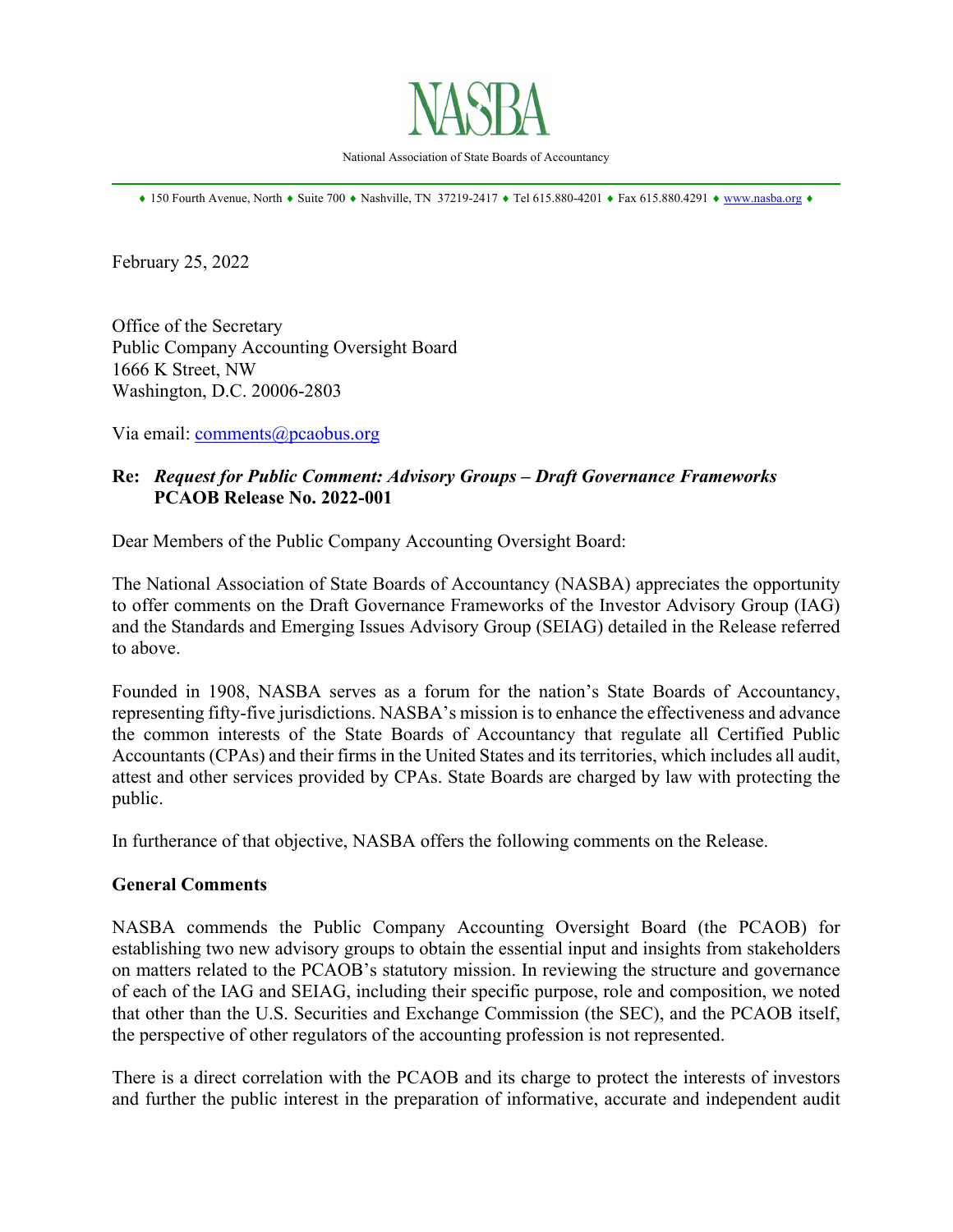reports to the enforcement responsibilities of the State Boards. By our very nature, NASBA shares in the similar mission of the PCAOB in protection of the public interest and, therefore, our two organizations should be closely aligned. With the responsibility of licensing and regulating CPAs and firms practicing within the statutorily defined scope of the practice of public accountancy, NASBA through the State Boards offers a unique perspective that compares to no other regulatory body.

We therefore believe that regulators should be included in both the IAG and the SEIAG. Specifically, we are requesting that consideration be given to designating a representative of NASBA as a non-voting attendee (or permanent observer status) with the right of floor in filling one of the regulator seats.

We also noted that the comment letter deadline on the proposed governance structure frameworks and the nomination deadline for members to the groups are concurrent. From a due process standpoint, we believe that it would be more appropriate that the nomination process take place after the frameworks are finalized and approved.

### **Comments Common to Both Frameworks**

In reviewing the separate governance frameworks of the IAG and the SEIAG, we had the following comments regarding provisions that are present in both frameworks:

Member Terms: Both frameworks state that members serve a two-year term, but, to enhance continuity, 50% of initial members would be appointed for a three-year term. Members are limited to six consecutive years. Logistically, those members appointed for the initial three-year term would need a different consecutive term. Otherwise, the PCAOB's goal of continuity will not be achieved, as all members will roll off after six years. We recommend re-considering the upper boundary of member terms to express them as a number of terms served instead of years served, to avoid this outcome.

Leadership: Both frameworks state that each respective advisory group will select subcommittees/task force chair(s), as appropriate. We recommend selection of sub-committee/task force chairs be the responsibility of the Co-Chairs of the respective advisory group, instead of requiring a vote of the entire advisory group, as this is what we typically see with boards and committees.

Meetings & Overall Structure: Both frameworks state that there will be at least two public meetings per year and that additional ad hoc public and non-public meetings may be scheduled as necessary or appropriate. We recommend developing guidelines for when meetings would be nonpublic, in a manner that ensures appropriate transparency of the advisory groups.

We noted that there is no explicit mention that PCAOB Board members will participate in the respective advisory group meetings. In our experience, essential input and insights from stakeholders happen when there is active participation in discussions between advisory group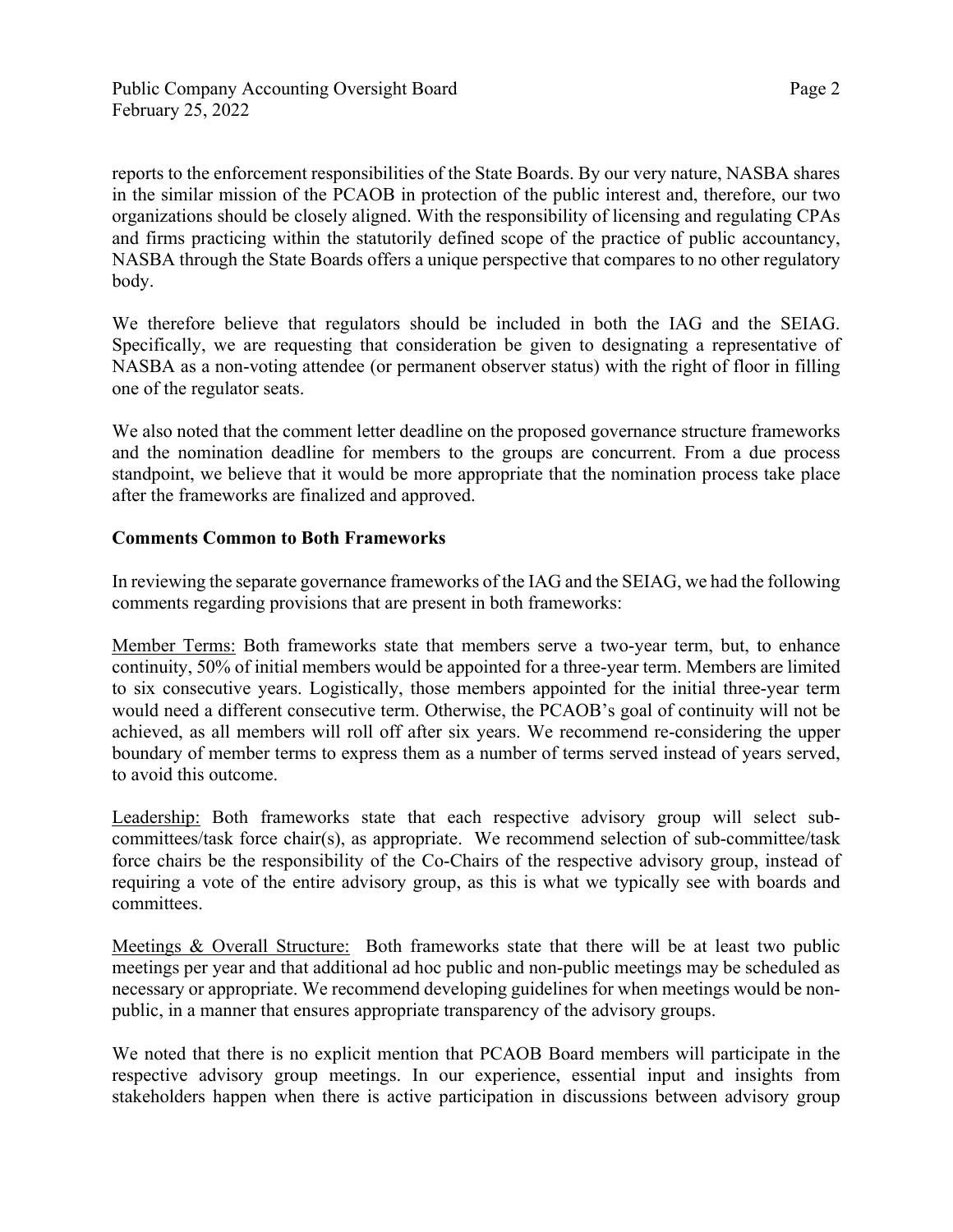members and Board members. We recommend including an explicit statement in the frameworks that PCAOB Board members would attend both the IAG and SEIAG meetings.

In reviewing the separate governance frameworks of the IAG and the SEIAG, we noted several differences which we believe are not solely a result of the different missions of the two advisory groups. The following comments and recommendations highlight the differences in the separate frameworks of the advisory groups:

### **Specific Comments on the IAG Framework:**

Composition: The framework states that the IAG will be composed of individuals with relevant expertise and/or experience in investing in public companies. There is no mention of including individuals with expertise in auditing public companies or investment companies, which we believe would be beneficial to the IAG.

# **Specific Comments on the SEIAG Framework:**

Purpose & Role: The purpose and role of the IAG specifically mentions overseeing the audits of public companies, protecting the interests of investors and furthering the public interest in the preparation of informative, accurate and independent audit reports. The purpose and role of the SEIAG does not include a public interest component and does not mention oversight of audits of public companies. It seems that a focus on the public interest as well as quality of audits of public companies would likewise be appropriate guiding principles for the SEIAG.

Size: The size of the SEIAG is up to twenty-four (24) voting members as compared to the IAG's eighteen (18) voting members. It is not clear why there would be a difference in size of the two advisory groups. Both groups' frameworks state that to ensure communication between the SEIAG and IAG, one or more IAG members will also serve on the SEIAG. As currently described, all 18 members of the IAG could serve as SEIAG members; however, that would not seem optimal. Consideration should be given to establishing an upper boundary on the number of IAG members who might serve on the SEIAG. The framework also states that the Board will strive to compose the SEIAG of members from each of the stated areas of expertise. We recommend establishing more guidance to define the skill sets or desired background/experience, which will aid in developing a diverse composition of the 24 members.

Composition: The first bullet in the Composition section enumerates five areas of expertise being sought for potential SEIAG members. There is a sixth area described as "other areas that the Board deems relevant". The SEC is increasingly focused on disclosures related to environmental, social and governance (ESG) issues. We believe that the area of ESG should be added as one of the stated areas of expertise sought for members of the SEIAG.

Leadership: The framework states that the Chief Auditor will serve as chair of the SEIAG. We believe that for the SEIAG to be most effective in carrying out its role and purpose, there should be healthy tension between the SEIAG and the Chief Auditor and his/her office. The SEIAG should